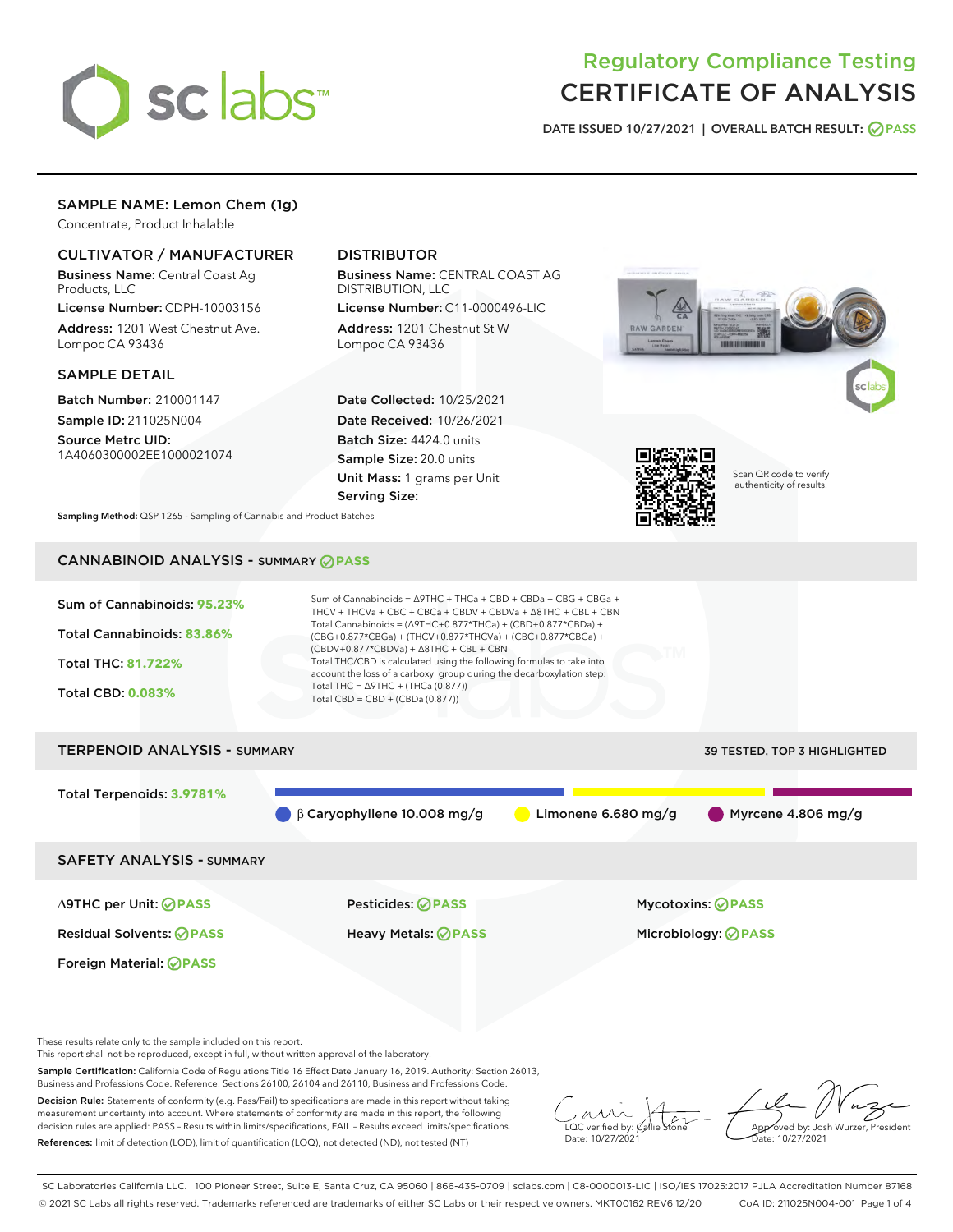

Terpene analysis utilizing gas chromatography-flame ionization detection (GC-



LEMON CHEM (1G) | DATE ISSUED 10/27/2021 | OVERALL BATCH RESULT: 2 PASS

TERPENOID TEST RESULTS - 10/27/2021

FID). **Method:** QSP 1192 - Analysis of Terpenoids by GC-FID

### CANNABINOID TEST RESULTS - 10/27/2021 @ PASS

Tested by high-performance liquid chromatography with diode-array detection (HPLC-DAD). **Method:** QSP 1157 - Analysis of Cannabinoids by HPLC-DAD

#### TOTAL CANNABINOIDS: **83.86%**

Total Cannabinoids (Total THC) + (Total CBD) + (Total CBG) + (Total THCV) + (Total CBC) + (Total CBDV) + ∆8THC + CBL + CBN

TOTAL THC: **81.722%** Total THC (∆9THC+0.877\*THCa)

TOTAL CBD: **0.083%**

Total CBD (CBD+0.877\*CBDa)

TOTAL CBG: 1.11% Total CBG (CBG+0.877\*CBGa)

TOTAL THCV: 0.288% Total THCV (THCV+0.877\*THCVa)

TOTAL CBC: 0.662% Total CBC (CBC+0.877\*CBCa)

TOTAL CBDV: ND Total CBDV (CBDV+0.877\*CBDVa)

| <b>COMPOUND</b>  | LOD/LOQ<br>(mg/g)          | <b>MEASUREMENT</b><br><b>UNCERTAINTY</b><br>(mg/g) | <b>RESULT</b><br>(mg/g) | <b>RESULT</b><br>(%) |
|------------------|----------------------------|----------------------------------------------------|-------------------------|----------------------|
| <b>THCa</b>      | 0.05/0.14                  | ±23.160                                            | 901.15                  | 90.115               |
| <b>A9THC</b>     | 0.06 / 0.26                | ±0.926                                             | 26.91                   | 2.691                |
| <b>CBGa</b>      | 0.1/0.2                    | ±0.59                                              | 11.3                    | 1.13                 |
| <b>CBCa</b>      | 0.07 / 0.28                | ±0.369                                             | 7.55                    | 0.755                |
| <b>THCVa</b>     | 0.07/0.20                  | ±0.156                                             | 3.28                    | 0.328                |
| <b>CBG</b>       | 0.06/0.19                  | ±0.047                                             | 1.19                    | 0.119                |
| <b>CBDa</b>      | 0.02/0.19                  | ±0.028                                             | 0.95                    | 0.095                |
| $\triangle$ 8THC | 0.1/0.4                    | N/A                                                | <b>ND</b>               | <b>ND</b>            |
| <b>THCV</b>      | 0.1/0.2                    | N/A                                                | <b>ND</b>               | <b>ND</b>            |
| <b>CBD</b>       | 0.07/0.29                  | N/A                                                | <b>ND</b>               | <b>ND</b>            |
| <b>CBDV</b>      | 0.04 / 0.15                | N/A                                                | <b>ND</b>               | <b>ND</b>            |
| <b>CBDVa</b>     | 0.03/0.53                  | N/A                                                | <b>ND</b>               | <b>ND</b>            |
| <b>CBL</b>       | 0.06 / 0.24                | N/A                                                | <b>ND</b>               | <b>ND</b>            |
| <b>CBN</b>       | 0.1/0.3                    | N/A                                                | <b>ND</b>               | <b>ND</b>            |
| <b>CBC</b>       | 0.2 / 0.5                  | N/A                                                | <b>ND</b>               | <b>ND</b>            |
|                  | <b>SUM OF CANNABINOIDS</b> |                                                    | 952.3 mg/g              | 95.23%               |

#### **UNIT MASS: 1 grams per Unit**

| ∆9THC per Unit                        | 1120 per-package limit | 26.91 mg/unit  | <b>PASS</b> |
|---------------------------------------|------------------------|----------------|-------------|
| <b>Total THC per Unit</b>             |                        | 817.22 mg/unit |             |
| <b>CBD</b> per Unit                   |                        | <b>ND</b>      |             |
| <b>Total CBD per Unit</b>             |                        | $0.83$ mg/unit |             |
| Sum of Cannabinoids<br>per Unit       |                        | 952.3 mg/unit  |             |
| <b>Total Cannabinoids</b><br>per Unit |                        | 838.6 mg/unit  |             |

# COMPOUND LOD/LOQ (mg/g) MEASUREMENT UNCERTAINTY (mg/g) RESULT (mg/g) RESULT (%) β Caryophyllene 0.004 / 0.012 ± 0.3563 10.008 1.0008 Limonene  $0.005 / 0.016$   $\pm 0.0955$  6.680 0.6680 Myrcene 0.008 / 0.025  $\pm 0.0620$  4.806 0.4806  $α$  Humulene  $0.009 / 0.029$   $± 0.1082$  3.370 0.3370 Linalool  $0.009 / 0.032$   $\pm 0.1140$  3.001 0.3001 Valencene  $0.009 / 0.030$   $\pm 0.1238$  1.797 0.1797  $\alpha$  Bisabolol  $0.008 / 0.026$   $\pm 0.0847$  1.587 0.1587 Ocimene 0.011 / 0.038 ± 0.0407 1.269 0.1269 Terpineol  $0.016 / 0.055$   $\pm 0.0678$  1.104 0.1104 Fenchol  $0.010 / 0.034$   $\pm 0.0404$  1.045 0.1045  $β$  Pinene  $0.004 / 0.014$   $± 0.0093$  0.807 0.0807 Terpinolene 0.008 / 0.026 ± 0.0161 0.784 0.0784 trans-β-Farnesene 0.008 / 0.025 ± 0.0223 0.627 0.0627  $α$  Pinene  $0.005 / 0.017$   $± 0.0052$  0.606 0.0606 Guaiol 0.009 / 0.030 ± 0.0268 0.568 0.0568 Caryophyllene Oxide 0.010 / 0.033 ± 0.0224 0.487 0.0487 Nerolidol  $0.009 / 0.028$   $\pm 0.0279$  0.444 0.0444 Borneol 0.005 / 0.016 ± 0.0096 0.229 0.0229  $Citronellol$  0.003 / 0.010  $\pm 0.0067$  0.138 0.0138 **Fenchone**  $0.009 / 0.028$   $\pm 0.0026$  0.090 0.0090 Camphene  $0.005 / 0.015$   $\pm 0.0010$  0.085 0.0085 Geraniol 0.002 / 0.007 ± 0.0026 0.059 0.0059 Sabinene Hydrate  $0.006 / 0.022$   $\pm 0.0015$  0.0039 0.0039 Geranyl Acetate  $0.004 / 0.014$   $\pm 0.0016$  0.039 0.0039 Nerol 0.003/0.011  $\pm 0.0011$  0.024 0.0024  $α$  Phellandrene  $0.006 / 0.020$   $± 0.0003$  0.023 0.0023  $γ$ Terpinene  $0.006 / 0.018$   $± 0.0004$  0.023 0.0023 α Terpinene  $0.005 / 0.017$   $\pm 0.0003$  0.022 0.0022 Eucalyptol 0.006 / 0.018  $\pm 0.0005$  0.020 0.0020 Sabinene 0.004 / 0.014 N/A <LOQ <LOQ  $3$  Carene  $0.005 / 0.018$   $N/A$   $\leq$  LOQ  $\leq$  LOQ Isoborneol 0.004 / 0.012 N/A <LOQ <LOQ **p-Cymene** 0.005/0.016 N/A ND ND (-)-Isopulegol 0.005 / 0.016 N/A ND ND Camphor 0.006 / 0.019 N/A ND ND

Menthol 0.008 / 0.025 N/A ND ND R-(+)-Pulegone 0.003 / 0.011 N/A ND ND  $\alpha$  Cedrene  $0.005 / 0.016$  N/A ND ND Cedrol 0.008 / 0.027 N/A ND ND TOTAL TERPENOIDS 39.781 mg/g 3.9781%

SC Laboratories California LLC. | 100 Pioneer Street, Suite E, Santa Cruz, CA 95060 | 866-435-0709 | sclabs.com | C8-0000013-LIC | ISO/IES 17025:2017 PJLA Accreditation Number 87168 © 2021 SC Labs all rights reserved. Trademarks referenced are trademarks of either SC Labs or their respective owners. MKT00162 REV6 12/20 CoA ID: 211025N004-001 Page 2 of 4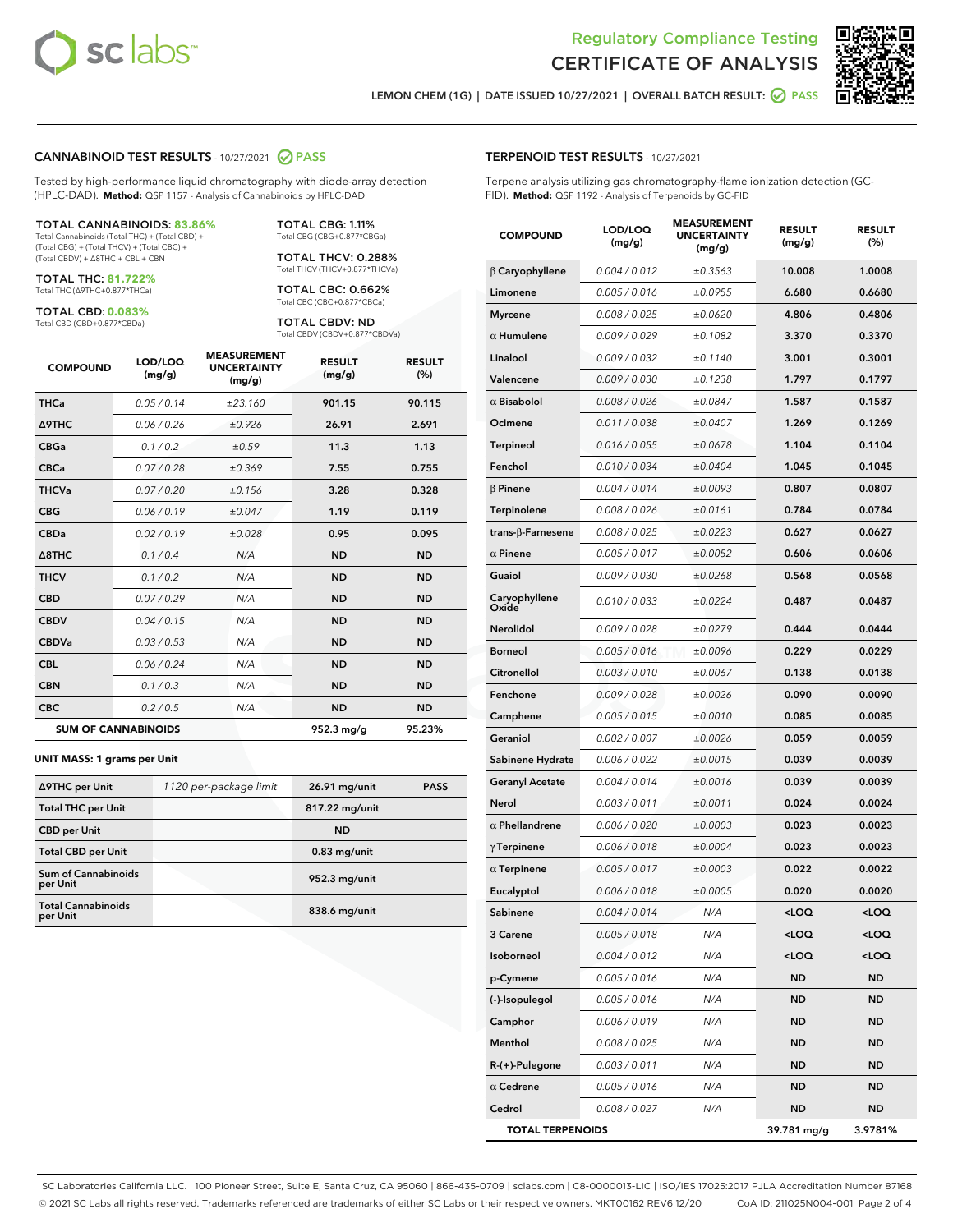



LEMON CHEM (1G) | DATE ISSUED 10/27/2021 | OVERALL BATCH RESULT: 2 PASS

# CATEGORY 1 PESTICIDE TEST RESULTS - 10/27/2021 2 PASS

Pesticide and plant growth regulator analysis utilizing high-performance liquid chromatography-mass spectrometry (HPLC-MS) or gas chromatography-mass spectrometry (GC-MS). \*GC-MS utilized where indicated. **Method:** QSP 1212 - Analysis of Pesticides and Mycotoxins by LC-MS or QSP 1213 - Analysis of Pesticides by GC-MS

| <b>COMPOUND</b>             | LOD/LOQ<br>$(\mu g/g)$ | <b>ACTION</b><br><b>LIMIT</b><br>$(\mu g/g)$ | <b>MEASUREMENT</b><br><b>UNCERTAINTY</b><br>$(\mu g/g)$ | <b>RESULT</b><br>$(\mu g/g)$ | <b>RESULT</b> |
|-----------------------------|------------------------|----------------------------------------------|---------------------------------------------------------|------------------------------|---------------|
| Aldicarb                    | 0.03 / 0.08            | $\ge$ LOD                                    | N/A                                                     | <b>ND</b>                    | <b>PASS</b>   |
| Carbofuran                  | 0.02 / 0.05            | $\ge$ LOD                                    | N/A                                                     | <b>ND</b>                    | <b>PASS</b>   |
| Chlordane*                  | 0.03 / 0.08            | $\ge$ LOD                                    | N/A                                                     | <b>ND</b>                    | <b>PASS</b>   |
| Chlorfenapyr*               | 0.03/0.10              | $\ge$ LOD                                    | N/A                                                     | <b>ND</b>                    | <b>PASS</b>   |
| Chlorpyrifos                | 0.02 / 0.06            | $\ge$ LOD                                    | N/A                                                     | <b>ND</b>                    | <b>PASS</b>   |
| Coumaphos                   | 0.02 / 0.07            | $\ge$ LOD                                    | N/A                                                     | <b>ND</b>                    | <b>PASS</b>   |
| Daminozide                  | 0.02 / 0.07            | $\ge$ LOD                                    | N/A                                                     | <b>ND</b>                    | <b>PASS</b>   |
| <b>DDVP</b><br>(Dichlorvos) | 0.03/0.09              | $\ge$ LOD                                    | N/A                                                     | <b>ND</b>                    | <b>PASS</b>   |
| <b>Dimethoate</b>           | 0.03 / 0.08            | $\ge$ LOD                                    | N/A                                                     | <b>ND</b>                    | <b>PASS</b>   |
| Ethoprop(hos)               | 0.03/0.10              | $\ge$ LOD                                    | N/A                                                     | <b>ND</b>                    | <b>PASS</b>   |
| Etofenprox                  | 0.02/0.06              | $>$ LOD                                      | N/A                                                     | <b>ND</b>                    | <b>PASS</b>   |
| Fenoxycarb                  | 0.03 / 0.08            | $\ge$ LOD                                    | N/A                                                     | <b>ND</b>                    | <b>PASS</b>   |
| Fipronil                    | 0.03/0.08              | $\ge$ LOD                                    | N/A                                                     | <b>ND</b>                    | <b>PASS</b>   |
| Imazalil                    | 0.02 / 0.06            | $>$ LOD                                      | N/A                                                     | <b>ND</b>                    | <b>PASS</b>   |
| <b>Methiocarb</b>           | 0.02 / 0.07            | $\ge$ LOD                                    | N/A                                                     | <b>ND</b>                    | <b>PASS</b>   |
| Methyl<br>parathion         | 0.03/0.10              | $\ge$ LOD                                    | N/A                                                     | <b>ND</b>                    | <b>PASS</b>   |
| <b>Mevinphos</b>            | 0.03/0.09              | $>$ LOD                                      | N/A                                                     | <b>ND</b>                    | <b>PASS</b>   |
| Paclobutrazol               | 0.02 / 0.05            | $\ge$ LOD                                    | N/A                                                     | <b>ND</b>                    | <b>PASS</b>   |
| Propoxur                    | 0.03/0.09              | $\ge$ LOD                                    | N/A                                                     | <b>ND</b>                    | <b>PASS</b>   |
| Spiroxamine                 | 0.03/0.08              | $\ge$ LOD                                    | N/A                                                     | <b>ND</b>                    | <b>PASS</b>   |
| <b>Thiacloprid</b>          | 0.03/0.10              | $\ge$ LOD                                    | N/A                                                     | <b>ND</b>                    | <b>PASS</b>   |
|                             |                        |                                              |                                                         |                              |               |

# CATEGORY 2 PESTICIDE TEST RESULTS - 10/27/2021 @ PASS

| <b>COMPOUND</b>          | LOD/LOO<br>$(\mu g/g)$ | <b>ACTION</b><br>LIMIT<br>$(\mu g/g)$ | <b>MEASUREMENT</b><br><b>UNCERTAINTY</b><br>$(\mu g/g)$ | <b>RESULT</b><br>$(\mu g/g)$ | <b>RESULT</b> |  |
|--------------------------|------------------------|---------------------------------------|---------------------------------------------------------|------------------------------|---------------|--|
| Abamectin                | 0.03/0.10              | 0.1                                   | N/A                                                     | <b>ND</b>                    | <b>PASS</b>   |  |
| Acephate                 | 0.02/0.07              | 0.1                                   | N/A                                                     | <b>ND</b>                    | <b>PASS</b>   |  |
| Acequinocyl              | 0.02/0.07              | 0.1                                   | N/A                                                     | <b>ND</b>                    | <b>PASS</b>   |  |
| Acetamiprid              | 0.02/0.05              | 0.1                                   | N/A                                                     | <b>ND</b>                    | <b>PASS</b>   |  |
| Azoxystrobin             | 0.02/0.07              | 0.1                                   | N/A                                                     | <b>ND</b>                    | <b>PASS</b>   |  |
| <b>Bifenazate</b>        | 0.01/0.04              | 0.1                                   | N/A                                                     | <b>ND</b>                    | <b>PASS</b>   |  |
| <b>Bifenthrin</b>        | 0.02/0.05              | 3                                     | N/A                                                     | <b>ND</b>                    | <b>PASS</b>   |  |
| <b>Boscalid</b>          | 0.03/0.09              | 0.1                                   | N/A                                                     | <b>ND</b>                    | <b>PASS</b>   |  |
| Captan                   | 0.19/0.57              | 0.7                                   | N/A                                                     | <b>ND</b>                    | <b>PASS</b>   |  |
| Carbaryl                 | 0.02/0.06              | 0.5                                   | N/A                                                     | <b>ND</b>                    | <b>PASS</b>   |  |
| Chlorantranilip-<br>role | 0.04/0.12              | 10                                    | N/A                                                     | <b>ND</b>                    | <b>PASS</b>   |  |
| Clofentezine             | 0.03/0.09              | 0.1                                   | N/A                                                     | <b>ND</b>                    | <b>PASS</b>   |  |

# CATEGORY 2 PESTICIDE TEST RESULTS - 10/27/2021 continued

| <b>COMPOUND</b>               | LOD/LOQ<br>(µg/g) | <b>ACTION</b><br><b>LIMIT</b><br>(µg/g) | <b>MEASUREMENT</b><br><b>UNCERTAINTY</b><br>$(\mu g/g)$ | <b>RESULT</b><br>(µg/g) | <b>RESULT</b> |
|-------------------------------|-------------------|-----------------------------------------|---------------------------------------------------------|-------------------------|---------------|
| Cyfluthrin                    | 0.12 / 0.38       | $\overline{c}$                          | N/A                                                     | <b>ND</b>               | <b>PASS</b>   |
| Cypermethrin                  | 0.11 / 0.32       | $\mathcal{I}$                           | N/A                                                     | <b>ND</b>               | <b>PASS</b>   |
| <b>Diazinon</b>               | 0.02 / 0.05       | 0.1                                     | N/A                                                     | <b>ND</b>               | <b>PASS</b>   |
| Dimethomorph                  | 0.03 / 0.09       | 2                                       | N/A                                                     | <b>ND</b>               | <b>PASS</b>   |
| Etoxazole                     | 0.02 / 0.06       | 0.1                                     | N/A                                                     | <b>ND</b>               | <b>PASS</b>   |
| Fenhexamid                    | 0.03 / 0.09       | 0.1                                     | N/A                                                     | <b>ND</b>               | <b>PASS</b>   |
| Fenpyroximate                 | 0.02 / 0.06       | 0.1                                     | N/A                                                     | <b>ND</b>               | <b>PASS</b>   |
| Flonicamid                    | 0.03/0.10         | 0.1                                     | N/A                                                     | <b>ND</b>               | <b>PASS</b>   |
| Fludioxonil                   | 0.03/0.10         | 0.1                                     | N/A                                                     | <b>ND</b>               | <b>PASS</b>   |
| Hexythiazox                   | 0.02 / 0.07       | 0.1                                     | N/A                                                     | <b>ND</b>               | <b>PASS</b>   |
| Imidacloprid                  | 0.04 / 0.11       | 5                                       | N/A                                                     | <b>ND</b>               | <b>PASS</b>   |
| Kresoxim-methyl               | 0.02 / 0.07       | 0.1                                     | N/A                                                     | <b>ND</b>               | <b>PASS</b>   |
| Malathion                     | 0.03 / 0.09       | 0.5                                     | N/A                                                     | <b>ND</b>               | <b>PASS</b>   |
| Metalaxyl                     | 0.02 / 0.07       | $\overline{c}$                          | N/A                                                     | <b>ND</b>               | <b>PASS</b>   |
| Methomyl                      | 0.03/0.10         | 1                                       | N/A                                                     | <b>ND</b>               | <b>PASS</b>   |
| Myclobutanil                  | 0.03 / 0.09       | 0.1                                     | N/A                                                     | <b>ND</b>               | <b>PASS</b>   |
| Naled                         | 0.02 / 0.07       | 0.1                                     | N/A                                                     | <b>ND</b>               | <b>PASS</b>   |
| Oxamyl                        | 0.04 / 0.11       | 0.5                                     | N/A                                                     | ND                      | <b>PASS</b>   |
| Pentachloronitro-<br>benzene* | 0.03 / 0.09       | 0.1                                     | N/A                                                     | <b>ND</b>               | <b>PASS</b>   |
| Permethrin                    | 0.04 / 0.12       | 0.5                                     | N/A                                                     | <b>ND</b>               | <b>PASS</b>   |
| Phosmet                       | 0.03 / 0.10       | 0.1                                     | N/A                                                     | <b>ND</b>               | <b>PASS</b>   |
| Piperonylbu-<br>toxide        | 0.02 / 0.07       | 3                                       | N/A                                                     | <b>ND</b>               | <b>PASS</b>   |
| Prallethrin                   | 0.03 / 0.08       | 0.1                                     | N/A                                                     | <b>ND</b>               | <b>PASS</b>   |
| Propiconazole                 | 0.02 / 0.07       | 0.1                                     | N/A                                                     | <b>ND</b>               | <b>PASS</b>   |
| Pyrethrins                    | 0.04 / 0.12       | 0.5                                     | N/A                                                     | <b>ND</b>               | <b>PASS</b>   |
| Pyridaben                     | 0.02 / 0.07       | 0.1                                     | N/A                                                     | <b>ND</b>               | <b>PASS</b>   |
| Spinetoram                    | 0.02 / 0.07       | 0.1                                     | N/A                                                     | <b>ND</b>               | <b>PASS</b>   |
| Spinosad                      | 0.02 / 0.07       | 0.1                                     | N/A                                                     | <b>ND</b>               | <b>PASS</b>   |
| Spiromesifen                  | 0.02 / 0.05       | 0.1                                     | N/A                                                     | <b>ND</b>               | <b>PASS</b>   |
| Spirotetramat                 | 0.02 / 0.06       | 0.1                                     | N/A                                                     | <b>ND</b>               | <b>PASS</b>   |
| Tebuconazole                  | 0.02 / 0.07       | 0.1                                     | N/A                                                     | <b>ND</b>               | <b>PASS</b>   |
| Thiamethoxam                  | 0.03 / 0.10       | 5                                       | N/A                                                     | <b>ND</b>               | <b>PASS</b>   |
| Trifloxystrobin               | 0.03 / 0.08       | 0.1                                     | N/A                                                     | <b>ND</b>               | <b>PASS</b>   |

SC Laboratories California LLC. | 100 Pioneer Street, Suite E, Santa Cruz, CA 95060 | 866-435-0709 | sclabs.com | C8-0000013-LIC | ISO/IES 17025:2017 PJLA Accreditation Number 87168 © 2021 SC Labs all rights reserved. Trademarks referenced are trademarks of either SC Labs or their respective owners. MKT00162 REV6 12/20 CoA ID: 211025N004-001 Page 3 of 4